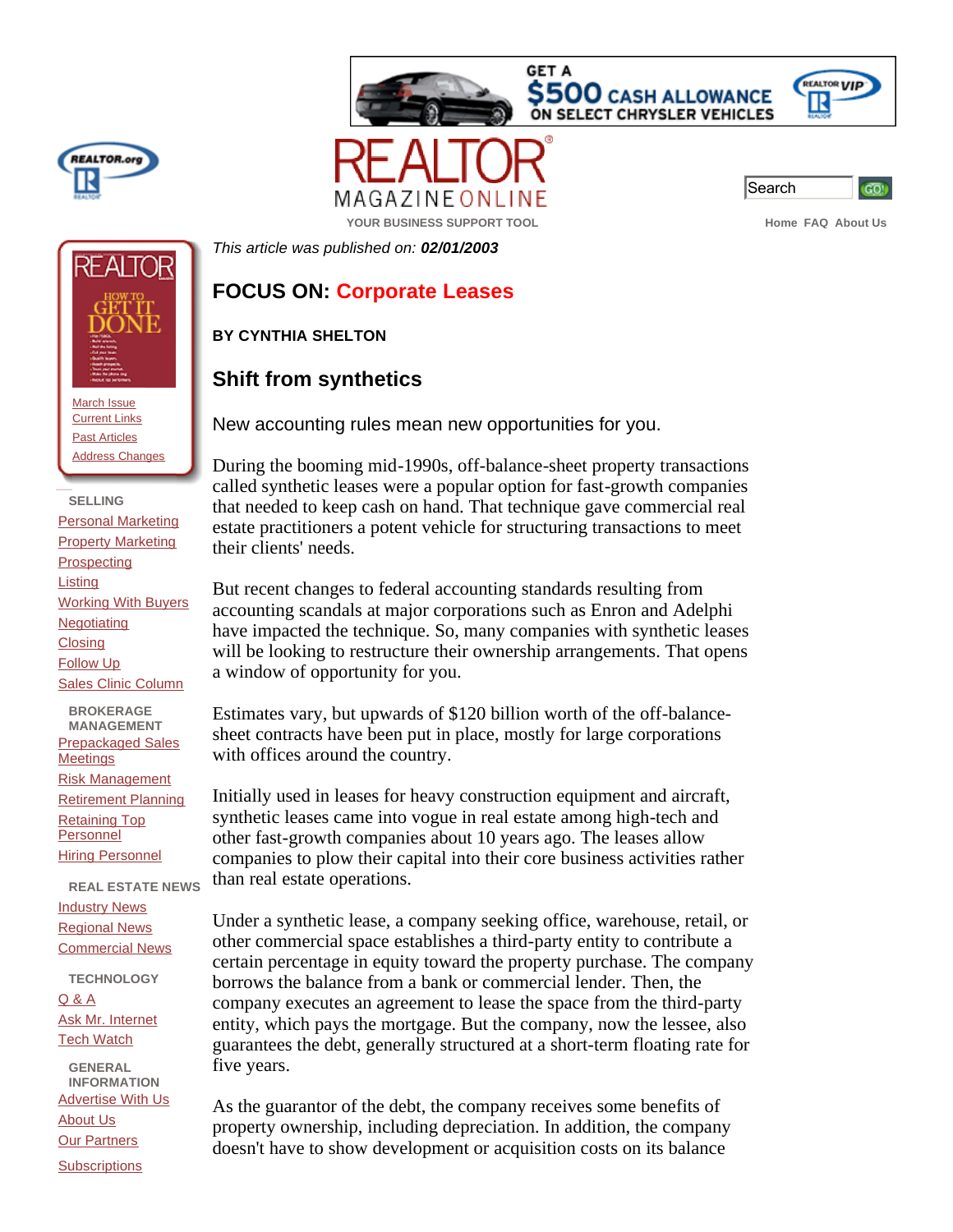sheet as a liability.

Under the accounting standards changes, promulgated by the Financial Accounting Standards Board, companies are subject to stricter disclosure and new structuring requirements, and the third-party entities must up their equity contribution from 3 percent to 10 percent.

The new requirements include some changes to lease guarantee disclosures. For instance, lessees are required to show the guarantees at their fair value as liabilities on their balance sheets.

In other changes, the company that has the controlling financial interest in the assets, liabilities, and activities of the third-party entity generally will have to consolidate the finances of that third-party entity onto its balance sheet. In most synthetic lease arrangements, the company with the controlling interest would be the lessee.

Companies in existing synthetic leases have until June 2003 to "unwind" or reorganize their leases to comply with the changes. The regulations allow existing third-party entities up to six months, from March 15, to comply with applicable changes including the higher equity requirement. For new synthetic lease transactions, the new standards became applicable generally at the end of 2002.

Without a doubt, the higher equity amount and more stringent reporting rules will reduce the attractiveness of synthetic leases to some companies. That will likely create opportunities for commercial brokers in advising clients on the options available to them. At my company, for example, we've seen a slight escalation in proposals to do sale leasebacks, an alternative to synthetic leases, and expect to see more in the coming months.

How can you tap the market opportunity? Remember that the synthetic lease structure is primarily a tool for large corporations with significant real estate portfolios. Thus, the decision of what to do with these properties will usually fall to the companies' finance department. If you know executives in that department, start with them.

*Shelton, CCIM, is vice president of business development for Commercial Net Lease Realty of Orlando, Fla., and the immediate past president of the CCIM Institute, an NAR affiliate.*

## **ONLINE EXCLUSIVES**

For more information, click the links below. FASB disclosure guidelines summary

FASB draft changes guidelines for third-party entities

NAR Information Central Field Guide on synthetic leases